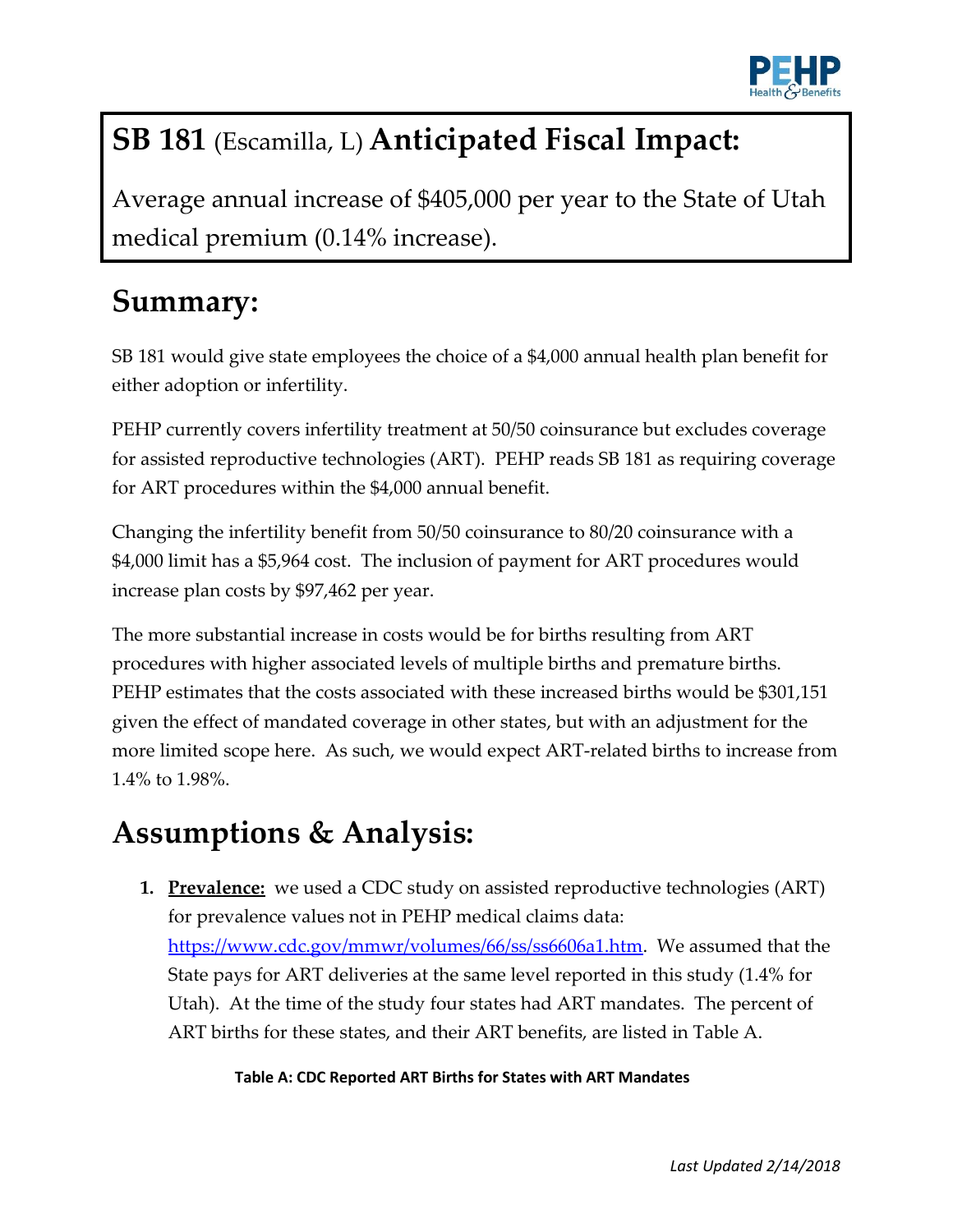

|               | <b>ART Births per</b> |                                 |
|---------------|-----------------------|---------------------------------|
|               | Year as % of          |                                 |
| <b>State</b>  | <b>Total (2014)</b>   | <b>Benefit Description 2014</b> |
| Illinois      | 2.6%                  | 4 ART procedures                |
| Massachusetts | 4.7%                  | Unlimited                       |
| New Jersey    | 3.7%                  | 4 ART procedures                |
| Rhode Island  | 2.1%                  | \$100,000 infertility lifetime  |

The proposed \$4,000 limit is not as rich as the benefits for the states in Table A. For that reason, we adjusted the anticipated increase in ART births down. We assumed that the lower amount covered would reduce the likelihood of members pursuing an ART procedure to one-third. We took the difference between the average ART births per year for Illinois and New Jersey (dropped the extremes). The result was an assumption of a 0.58% increase in ART births for Utah due to the proposed bill for a total of 1.98%.

This assumption and others related to the increase in costs due to the bill are summarized in Table B. From PEHP data we assumed 900 births for State Proper in 2018-2019.

|                               |                       |             | Cost                | % of State           |
|-------------------------------|-----------------------|-------------|---------------------|----------------------|
| <b>Assumption Description</b> | <b>Assumption</b>     | Source      | <b>Contribution</b> | <b>Proper Budget</b> |
|                               | 0.58% increase in ART |             |                     |                      |
|                               | births for a total of |             |                     |                      |
| <b>ART Births per Year</b>    | 1.98%                 | Table 3     | \$65,488            | 0.02%                |
| Increase in Multiples (i.e.   |                       |             |                     |                      |
| Twins)                        | 52.2% of ART births   | Table 4     | \$208,157           | 0.07%                |
| Increase in Preterm births    | 36.0% of ART births   | Table 5     | \$27,506            | 0.01%                |
| ART with no Delivery          | 55.2% of ARTs         | Table 1     | \$53,758            | 0.02%                |
| <b>ART with Delivery</b>      | 44.8% of ARTs         | Table 1     | \$43,703            | 0.02%                |
| Switch to 80/20 Benefit       | PEHP Benefit Change   | <b>PEHP</b> | \$5,964             | 0.00%                |
|                               |                       |             |                     |                      |
| <b>Grand Total</b>            |                       |             | \$404,576           | 0.14%                |

**Table B: Cost Contribution by Assumption**

*Source: https://www.cdc.gov/mmwr/volumes/66/ss/ss6606a1.htm*